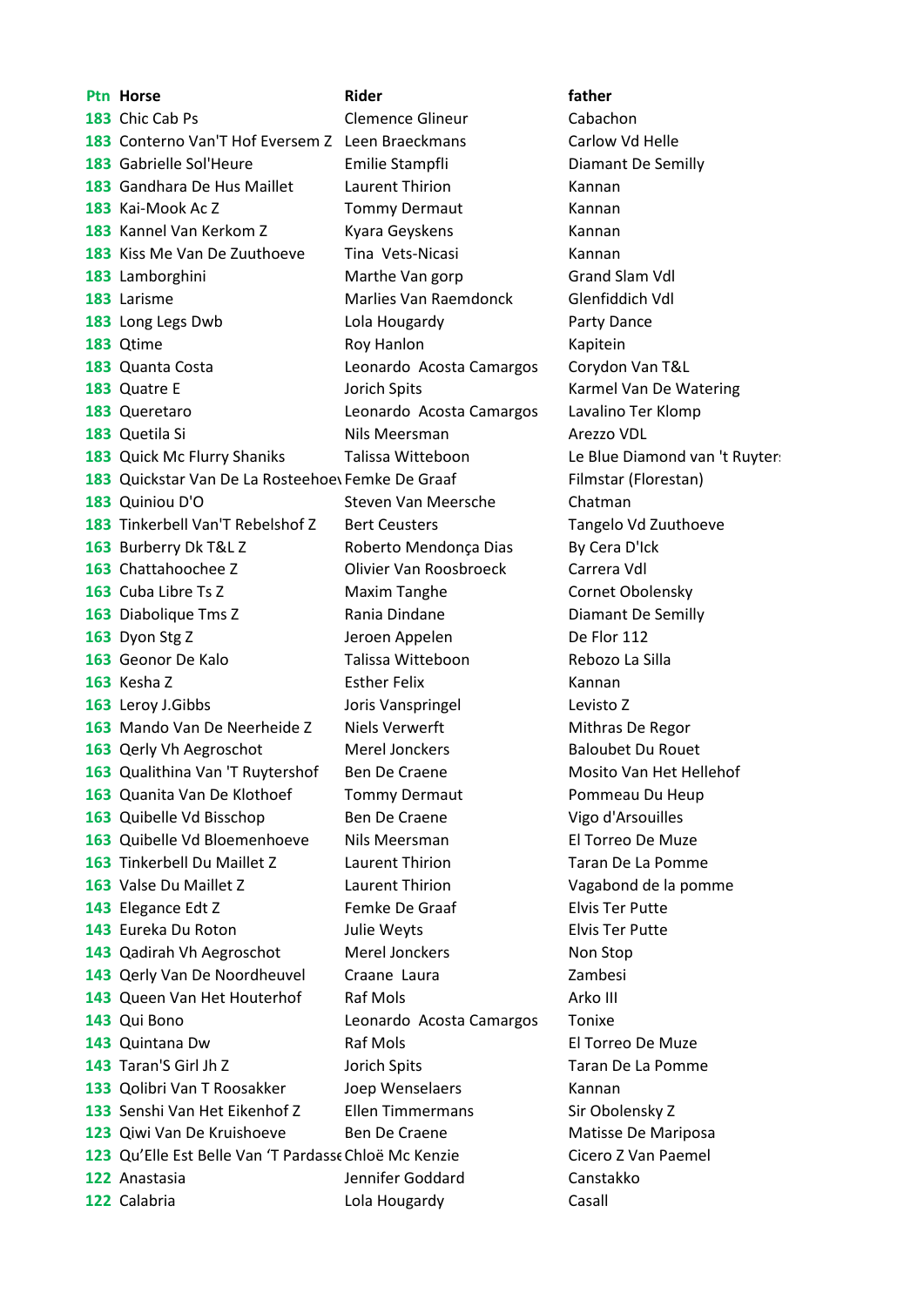Civala D'Ayrifagne Z Lola Hougardy Cicero Z Van Paemel Cola Tic Vd Wijngaardhoeve Z Amber De Koninck Corico Z Control Z **Kerstin Deakin** Cicero Z Van Paemel Devils Decision Z **Gilles Van Hamme** Diamant De Semilly Devil'S Dyke T&L Z Leonardo Acosta Camargos Dieu Merci Van T&L Gaika Du Petit St Cyran Jonas Sadoun Labrador De Breka Ghost Elodie Barrer L'Arc De Triomphe Gowin **122** Gowin **Thibault Palm** Quickly De Kreisker 122 Karat Buissonnière **Mirte Roelants** Heavy Metal Kavalier Chavannais **Charlotte Lutz** Tangelo Vd Zuuthoeve King Buissonière **Mirte Roelants** Heavy Metal Layla P **Femke De Graaf** Hotspot Lola-Jay Es **Collation Collation Collation** Kobe Malisart **Collation Collation Collation** Golden Dream Number One vh Gevahof Z Roy Hanlon Numero Uno Qarvaljo D'Or Ruben De Grave Mosito Van Het Hellehof Qastaar Van De Ceulshaegen Rania Dindane Harley VDL Quel Torreo T **Kim Thiry** El Torreo De Muze Quique'S Quest For Pleasure Philippa Arnold For Pleasure Sidney Z Nick Verlies Solid Gold Special Cera Du Maillet Z Laurent Thirion Stakkato Thio Van T&L **Roberto Mendonça Dias** Toulon Thunderball **122** Thunderball Jeroen Appelen Toulon Casanova Z Hanna Pszeniczko Cavalo Z Clémentine For Pleasure Julie Weyts Cornet Obolensky 113 Kilimandjaro D'Eel Delplace Zora Peppermill Qasim Van De Dompelhoeve Rania Dindane Millais 113 Qualty Of New Love **Zarah Leemans** Leandro Vg Quandor Van De Heffinck Mirte Roelants Wandor Vd Mispelaere Dopamine Z **Nick Verlies** Dominator 2000 Z Qieli Qieli Van Ter Royen Rania Dindane Malito De Reve By Cera Z Roy Hanlon By Cera D'Ick Chico Vdc Z **Mirten Mertens** Corico Z Copacabana Z **Floor Stevens** Cristallo I Dima Van Het Langwater Z Patrick Jonkmans Diamant De Semilly Footloose Vd Withoeve Z Arnika Van Assche Fantomas De Muze Georgio De La Pomme Z Bo Fievez **Bo Field Contained Boots** George Z Grace V.H.V.Z Emilie Mottie George Z Hamlet Dw Z Thomas De Wit Halifax Van Het Kluizebos Incini Z **Lola Hougardy** Iron Man Vd Padenborre Lambada **Paige Jacobs** Emillion Qatar Van'T Paradijs Gilles Van Hamme Mosito Van Het Hellehof Qoachella **Diani De Beule** Mosito Van Het Hellehof Quando Deux VIs **Bo Fievez Halifax Van Het Kluizebos Halifax Van Het Kluizebos**  Quick Silver Vh Farasohof Kim Thiry Kim Thirus Dominator 2000 Z Quinty-Nina Emilia Hendrickx Kaisar Van Het Lambroeck Quissini Van Baublo Jef Wellens Corydon Van T&L 102 Quite Special Des Jonquières Lola De Braekeleer I'M Special De Muze Qupi D'O Steven Van Meersche Hos D'O Tic Tac Van De Zuuthoeve Z Stijn Schuurmans Thunder Vd Zuuthoeve Qpido S&T Stijn Van Gorp Exxon Hedonist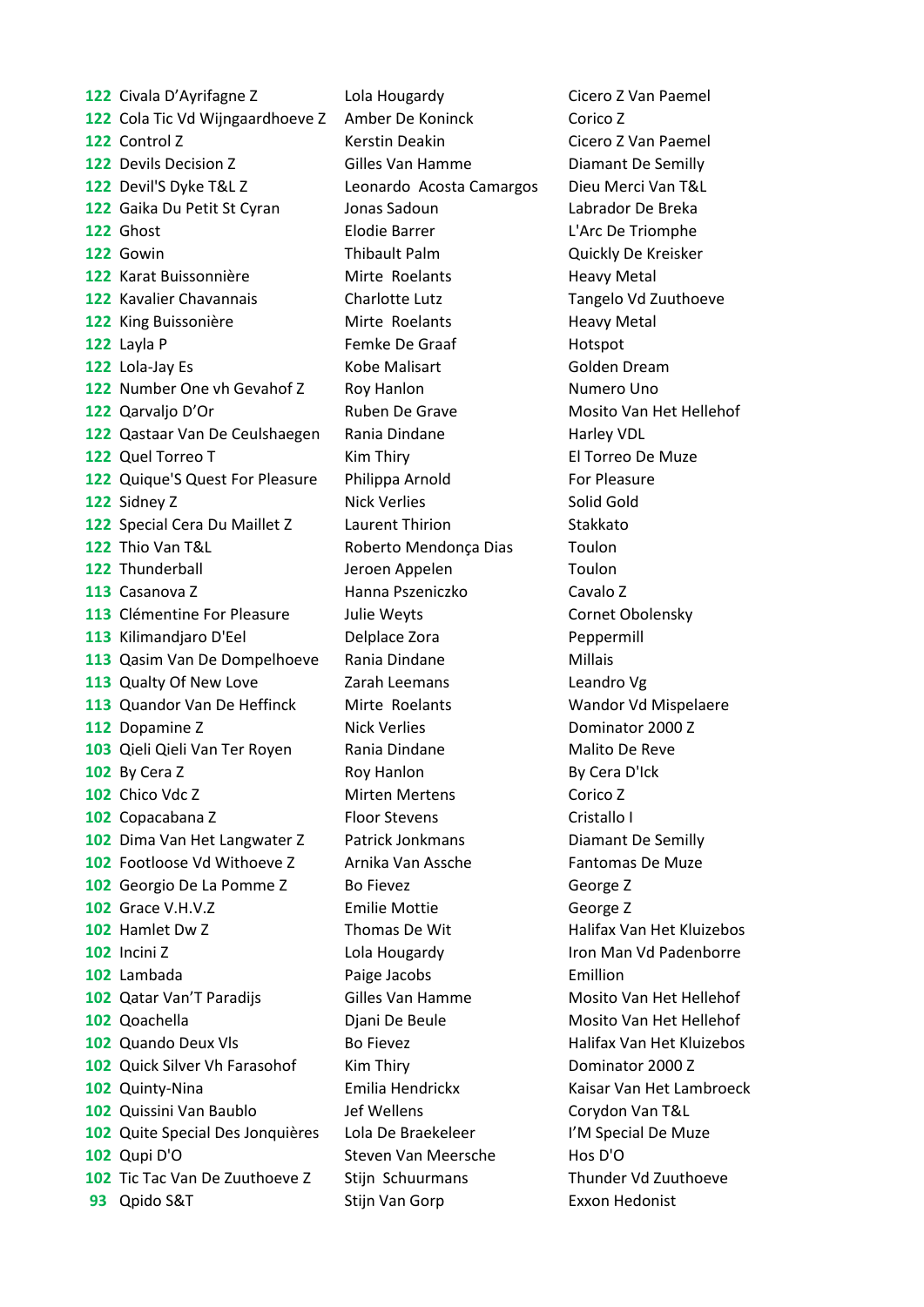Qarmijn -K Van 'T Kattenheye Hanne Vandermeeren Armstrong Vd Kapel 82 Armstrong P&S Z Manual Parcen Verschueren Andiamo 82 Goodly Girll Chabus Z Jean Philippe Cas George Z Kato Van 'T Plutoniahof Marlies Van Raemdonck Tangelo Vd Zuuthoeve Noukie Vd Start Z **Anne Cuyt** Anne Cuyt Non Stop Quasibelle Du Seigneur Jonas Sadoun Éternity Du Seigneur Quic-K Van'T Kattenheye Philippa Arnold Iron Man Vd Padenborre Koksinelle Du Champ Vert Mirte Roelants Veneur D'Isigny So Happy Eqm **Mieke Wils** Happydam Lets Fight Vdp **Denize Van Der Poel** Hampshire Vdl Quality Van De Noordheuvel Emilie Mottie Zambesi Queen Of The Stars **Lise Foll Communist Communist Communist Communist Communist Communist Communist Communist Communist Communist Communist Communist Communist Communist Communist Communist Communist Communist Communi**  Quilano Ellen Timmermans Abdo Vh Merelsnest Z Jan Claeys **Arko III** Arko III Adonis Z Mirten Mertens Aktion Pur Z Agalee vd Meulenberg Z Kris Christiaens **Aganix Du Seigneur Z**  American Pie De Tiji Sharon Janssens Aktion Pur Z Blue Balou TB Cassandra Braeckmans Action Blue Calinka HP Z Joris Geenen Casallo Chatman Queen Z Toon Maes Carlow Vd Helle Clearround vd Gallatashoeve Z Jan Claeys Comme il Faut Climax of Picobello Z Julie-Pascale Ruant Calvaro Z Coconut Z **Michelle Vermeeren** Cicero Z Van Paemel Coup De Cour Kvg Z **Viktor Daem** Cicero Z Van Paemel Cover Girl Dh Z Marnick Spits Cornet Obolensky Del Pierro Z **Nick Vrins Diamant de Semilly**  Diamentto Tophorse Z Lola Hougardy Dominator 2000 Z Dorada V'T Koningshof Z Raf Kooremans **Dominator 2000 Z**  Ella bella **Eline** Eline Goethals Ella de Saint Gatien **Lola Hougardy** Kannan Elle **Rebecca Lindeblad** Elvis Ter Putte Eternity Vd Berghoeve Z Charline Vandergeeten E.T Cryozootech Exellentia Z Chaouki Rijnders El Torreo De Muze Galante De Vannoue **Thibault Palm** Conterno Grande Gengiskhan De Queen Morine Donnay Carusso Ls Georges De Baufour Morine Donnay Cornet Obolensky Gladiator Hz **Paige Jacobs** Global Express Grace Kelly Du Lerchenberg Elodie Barrer Canturo Grisou Du Blofagnu Z Morine Donnay Gretto Sitte Guizmo Boy **Audrey Cudel Club Cold Chap Tame**  Jikie De Virton **Floor Stevens** Taalex Jipsy Jens Van Dyck Jaguar Van Paemel Kalita 0 **Violette Bertrand** Verdi Kenji **Gina Van Dam** Numero Uno Kiody Asborne Z **Joris Geenen** Kioto vh Simsehof Korrigan H Z Charlotte Lutz Kannan Kwartstone De Bargette Emilie Francois **Emilie Emilie Belle Communist** Diamant De Semilly L Jan Vlemmix Grandorado Lachouffe Van'T Imdehof Z Toon Maes Levisto Alpha Z Lambel Ze TB Cassandra Braeckmans Messenger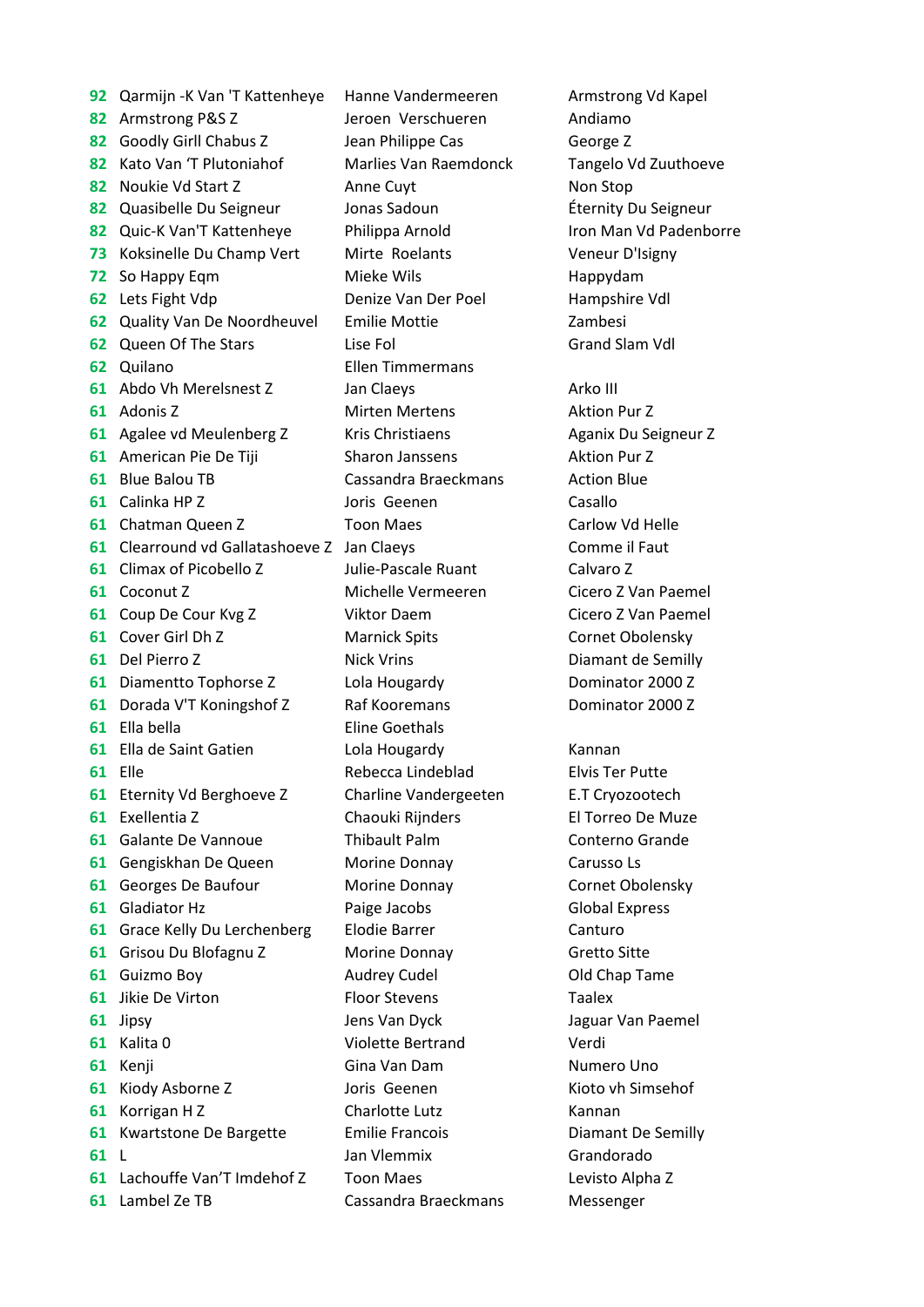|    | 61 Lamee                                           | Jan Vlemmix               | Glasgow W vh Merelsnest  |
|----|----------------------------------------------------|---------------------------|--------------------------|
|    | 61 Leandro                                         | Daan Bernaerts            | Glenfiddich VDL          |
|    | 61 Letricia Van Been                               | <b>Christy Dictus</b>     | Aganix Du Seigneur Z     |
|    | 61 Liana                                           | Gierech Odile             | Antertemant              |
|    | 61 Lolita                                          | Thomas De Wit             |                          |
|    | 61 Maurysito De Nuit Z                             | <b>Axelle Druyts-Hens</b> | Mosito Van Het Hellehof  |
| 61 | Qadira Van De Capelakker                           | <b>Stef Leenaerts</b>     | Kannan                   |
| 61 | Qadira vd Bosdam                                   | <b>Melanie Hamerlinck</b> | Matisse de mariposa      |
|    | 61 Qanthago Van 't Huka                            | Daan Bernaerts            | Kannan                   |
|    | 61 Qerlin Blue Van De Dekshoeven Wannes Notele     |                           | Kannan                   |
|    | 61 Qualitee                                        | Christoph Verheyen        | Colestus                 |
|    | 61 Quan R Z                                        | Christoph Verheyen        | Quannan R Z              |
| 61 | Quantum De Reve                                    | Chaouki Rijnders          | Nabab De Reve            |
|    | 61 Quantum Van Overis                              | Joeri Van Beers           | Tangelo Vd Zuuthoeve     |
|    | 61 Quatre Mai L                                    | Frédéric Vernaet          | Corydon Van T&L          |
|    | 61 Quebec Van De Rozenberg                         | Raf Kooremans             | Mosito Van Het Hellehof  |
|    | 61 Queen Of Hearts Dwerse Hagen Marnick Spits      |                           | Iron Man Vd Padenborre   |
|    | 61 Quentao JW vd Moerhoeve                         | <b>Nick Vrins</b>         | Vigo d'Arsouilles        |
|    | 61 Querida Van De Hemelse Breed Christoph Verheyen |                           | Tangelo Vd Zuuthoeve     |
|    | 61 Questor Js                                      | Sander Everaert           | Echo Van 'T Spieveld     |
|    | 61 Quick Peer                                      | <b>Dries Goossens</b>     | Joepie Vd Wateringhoeve  |
| 61 | Quickstep                                          | <b>Nick Vrins</b>         |                          |
|    | 61 Quiline Vd Bisschop                             | Morine Donnay             | Harley VDL               |
|    | 61 Quincy Vd Romstee                               | Charline Vandergeeten     | Kiekeboe                 |
| 61 | Quinie                                             | Steven Van meersche       | Tonixe                   |
| 61 | Quino + rc                                         | Marco Van der Schraelen   | Kaiser van het Lambroeck |
| 61 | Quinquina Van'T Hoogeinde                          | <b>Toon Maes</b>          | Diamant De Semilly       |
|    | 61 Quinto Star Sp                                  | <b>Paul Scheirs</b>       | Cumthago C               |
|    | 61 Quo Vadis                                       | Steven Van Meersche       | Di Cantero Van Ter Hulst |
| 61 | quokette van de padenborre                         | Tibo Hendrickx            | Cornet Obolensky         |
| 61 | Qupido H                                           | Jorik Vervoort            | Cicero Z Van Paemel      |
|    | 61 Qwando Van De Rispen                            | Raf Kooremans             | Matisse De Mariposa      |
| 61 | River Dance Du Culot                               | Silke Van Puyenbroeck     | Berner                   |
| 61 | Sabrina                                            | Tibo Hendrickx            | Sir Obolensky Z          |
| 61 | Scarlett O'Hara N89 Z                              | <b>Floor Porters</b>      | Stakkato Gold            |
|    | 61 Soleil Vb Z                                     | <b>Alaric Dubrulle</b>    | Sir Obolensky Z          |
| 52 | Luyindula Van D'Hoeve                              | Laura Craane              | Arezzo VDL               |
| 52 | Qualetha Van Het Steentje                          | Caro Pauwels              | Denzel Van T' Meulenhof  |
| 52 | Quell Torreo V                                     | Robin Van Thillo          | El Torreo De Muze        |
|    | 52 Quirani Van De Maltahoeve                       | Silke Hoste               | El Torreo De Muze        |
| 51 | Chapeau Hk Z                                       | Terry Van Dingenen        | Canturano                |
| 51 | Londons Blue Girl Ps                               | Ian O Grady               | London                   |
| 41 | Candy Picobello Z                                  | Julie-Pascale Ruant       | Cornet Obolensky         |
| 41 | Charlie Be Good Z                                  | Lola De Braekeleer        | Cornet Obolensky         |
|    | 41 Fortune     R Z                                 | Christoph Verheyen        | <b>Fantomas De Muze</b>  |
| 41 | Gazelle                                            | Daphne Van Hende          |                          |
| 41 | Good Vibes                                         | Morine Donnay             | Cornet Obolensky         |
| 41 | Kookai De Bellignies                               | <b>Alaric Dubrulle</b>    | Diamant De Bellignies    |
| 41 | Last Samurai                                       | Filippo Ferrantelli       | Lincolhnm                |
|    | 41 Lfanbanix Van Beek                              | <b>Christy Dictus</b>     | Fantomas De Muze         |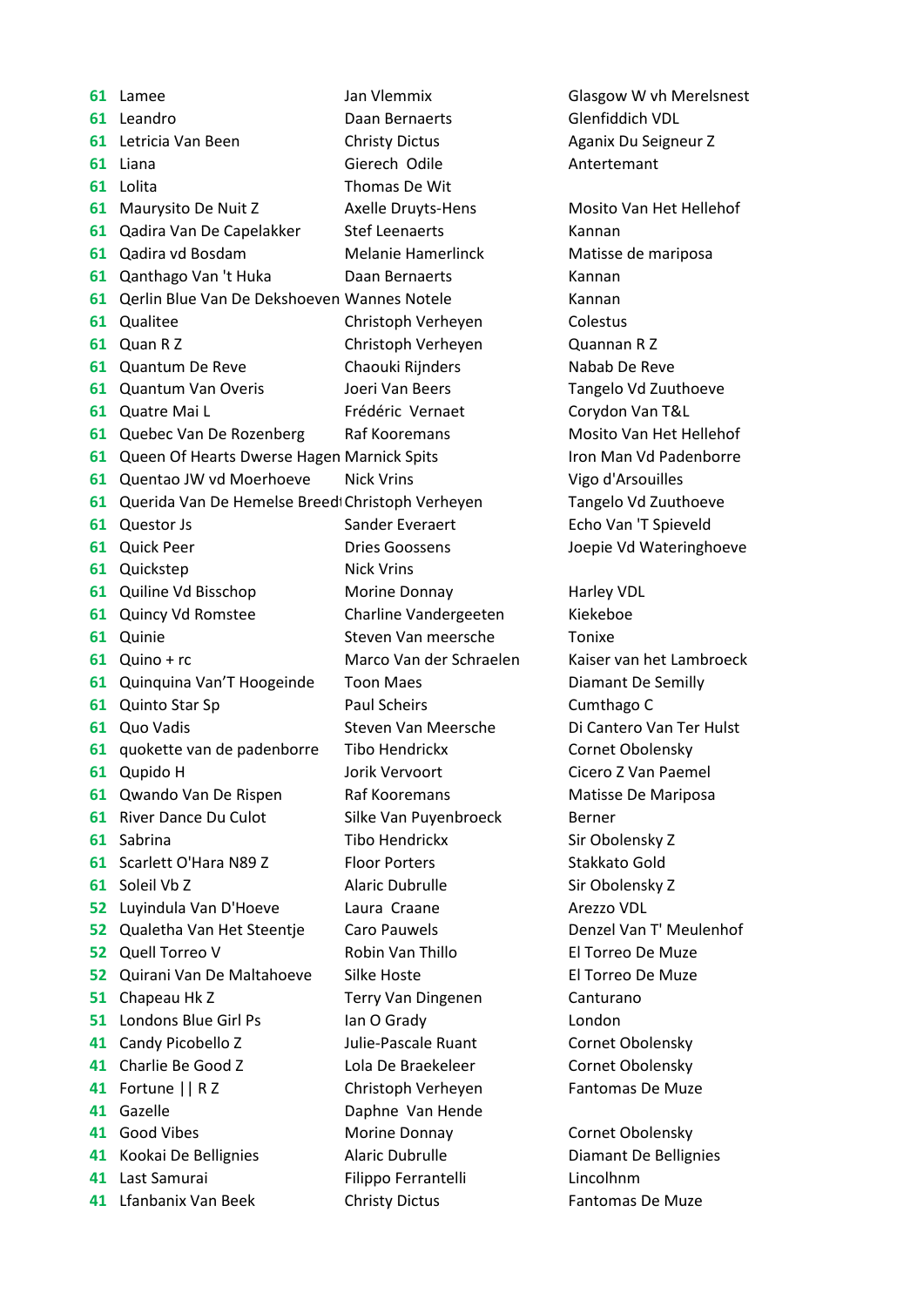Loverboy Hd Z Tommy Dermaut Levisto Z Priscilla Rebecca Lindeblad Elvis Ter Putte Qiara Polka Amauretta Wannes Notele Tangelo Vd Zuuthoeve Qi-Gong Van De Koekoek Arnika Van Assche Mosito Van Het Hellehof Qing Kong M **Delphine Liesse** Tangelo Vd Zuuthoeve Quality Gold van het Farasohof Kim Thiry Solid Gold Quandarelle Van Ter Royen Steven Van Meersche Taran De La Pomme Que Pasa Van Den Haagakkers Lise De Pauw Horion De Libersart Quel Choix Jan Claeys Elvis Ter Putte Quelle Belle vd heffinck Melanie Hamerlinck Cabrio vd heffinck Quercus Van Den Oude Eik Lente Dierickx Jenson Van Het Meulenhof Qute EQM Mieke Wils Vigo d'Arsouilles Thunder Boy Van 'T Laar Steven Van meersche Thunder vd Zuuthoeve Verdun Vd Berghoeve Kris Christiaens Vagabond de la pomme Hocus Pocus 111 Z Gilles Van Hamme Hermantico Qahdala Vd Heuvel **Dries Goossens** Messi Of Colors Quicksilver Of Elvis **Gert Bloemen** Elvis Ter Putte Quilana Van De Drielinden Boy-Adrian Van Gelderen Chatman Quilinia Viktor Daem Emerald van 't Ruytershof El Nino Bull'S Eye Z Thomas De Wit El Torreo De Muze Canach De Fribois Z Jan Claeys Cassalco Coupe Germany **Daan Bernaerts** Coupe d'Or Diamanté DSL Z Hans De Smet Dominator 2000 Z Grandissimo **Kris Christiaens** Cornet Obolensky Kipling Jpc **321 Coeur De Cachas** Jean Philippe Cas Coeur De Cachas Lexie Sr **Sander Everaert** Hermantico Qarat Van Schuttershof Raf Kooremans Kashmir Van Schuttershof Quaparrezo - A **Kris Christiaens** Arezzo VDL Questa 16 **Daan Bernaerts** Stakkato QUIBUS VD BISSCHOP Thibault Vermeulen Vigo d'Arsouilles Stacristo Ps **Kris Christiaens** Stakkato 11 C'est Elle du st homme Z Lola Hougardy Cornet Obolensky Eddie VD Z **Mario Caluwe'** El Torreo de Muze Gimbya Soch **Charlotte Lutz** Andiamo Semilly

Quiomy la van 't biezenhof Tim Van den Broeck Comme il Faut